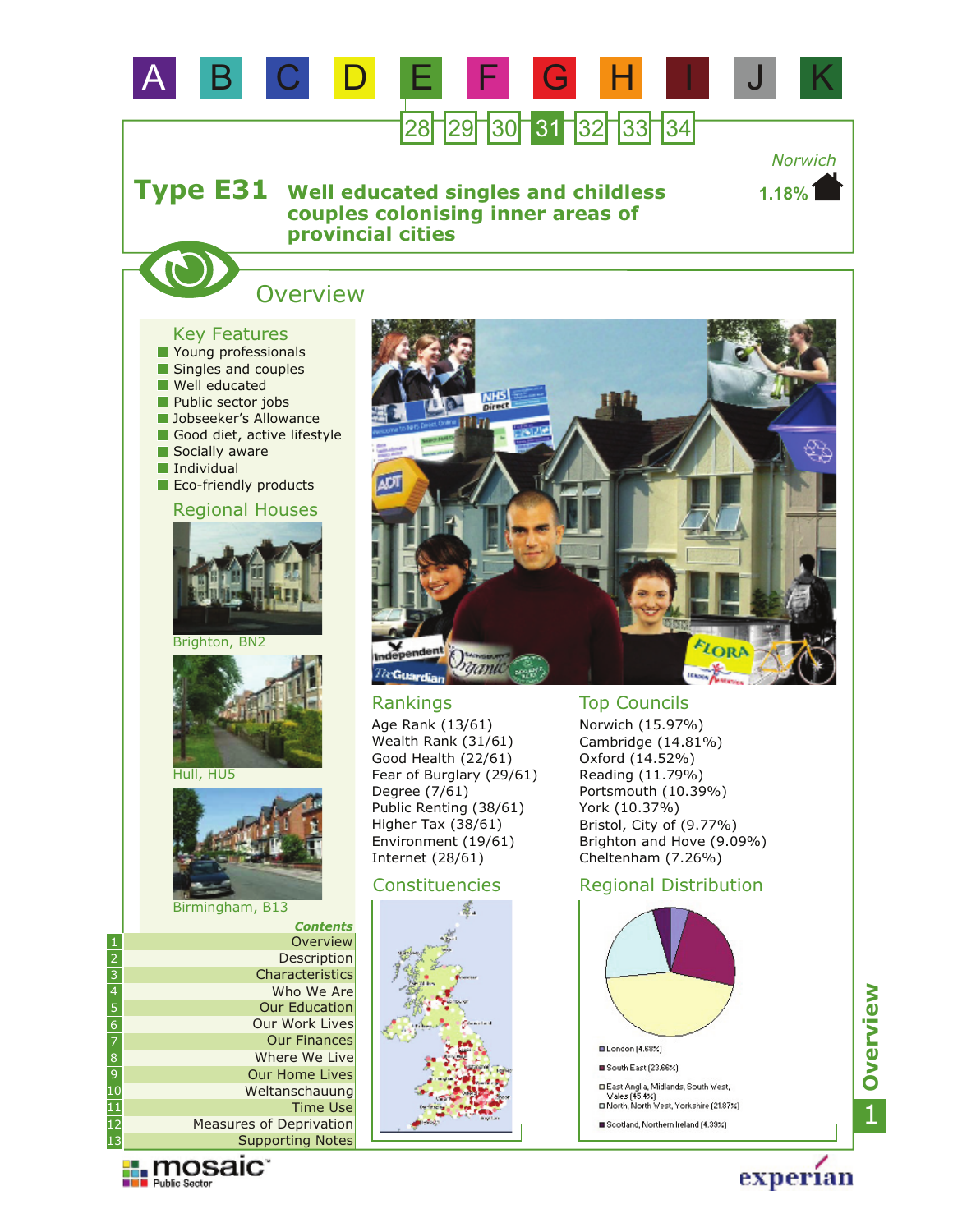

#### **Well educated singles and childless couples colonising inner areas of provincial cities Type E31**

*Type E31* contains large numbers of young professionals, many working in the public sector, who live in socially mixed, inner areas of historic regional centres.

### **Key Features Communication**

Eco-friendly products Jobseeker's Allowance Individual Well educated Public sector jobs Good diet, active lifestyle Socially aware Singles and couples Young professionals

**Receptive** Internet Telephone advice lines Heavyweight magazines Broadsheet newspapers **Unreceptive**

**1.18%**

TV

# Description - Public Sector Focus

Education Type E31 is well educated. Compared to the average, they are almost twice as likely to have a degree or `A' levels. If they choose to take advantage of further education opportunities it is more likely for leisure reasons, perhaps to learn a foreign language for holiday, rather than to improve academic qualifications. There are not so many children in these neighbourhoods, and those there are tend to only do marginally better than the average throughout their schooling, and indeed go on to university.

Health These people eat reasonably healthily, and certainly tend to avoid those foods considered to be particularly unhealthy. They are unlikely to be smokers, but a significant minority is likely to drink heavily, to the extent that hospital admissions due to alcohol or drug abuse are proportionately higher than across the country as a whole. Apart from this, *Type E31* are generally physically healthy, although there is a disproportionate amount of mental health conditions.

Crime These neighbourhoods contain a mix of types of housing and people. Most people are neutral about whether they are good places in which to live. Fear of crime is below average, although actual incidence of all types of crime is significantly above average. As is typical for many people living in central areas of towns and cities most crime is likely to happen in or near their homes, and is often drink related.

Finances These are not areas of high earners. Many do not pay tax, and those that do are normally only paying at the basic rate. There is, as a result, only limited savings and investments in standard products. However, this moderate level of income is sufficient to support most people in *Type E31* so, with the exception of the unemployed claiming Jobseeker's Allowance, take-up of state assistance is below average. Some people in these areas find themselves financially stretched, so council tax non-payment can become an issue.

Environmental Issues These are caring people when it comes to the environment. They are more likely than any of the other Types in *Group E* to be prepared to pay more for environmentally friendly products, despite not being particularly affluent. Many households will have a car, typically small and of low or medium specification, but few will have more than the one. Annual mileage is generally low.



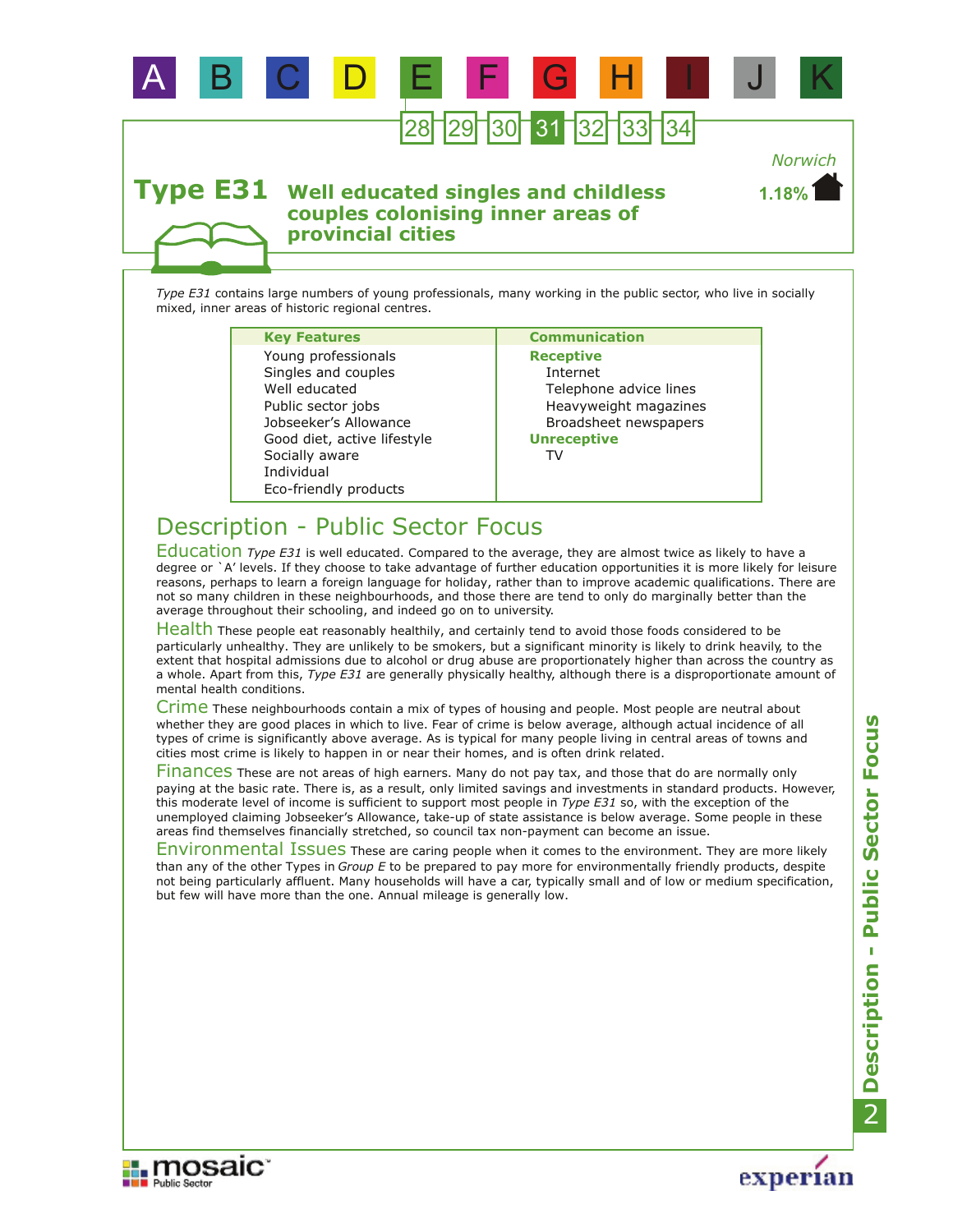

#### **Well educated singles and childless couples colonising inner areas of provincial cities Type E31**

## Description - Sociology and Environment

Summary Type E31 contains large numbers of young professionals, many working in the public sector, who live in socially mixed, inner areas of historic regional centres.

Demography *Type E31* contains a relatively young population, mostly of people in their twenties and thirties, who may have bought small but attractive terraces in the older areas of historic towns and cities. These neighbourhoods are less common in larger provincial cities which experienced rapid transformations during the late nineteenth century

Neighbourhoods of *Type E31* contain a mix of older graduate students and young professionals working in public sector industries such as education, health and government. The population is evenly divided between those that are married or co-habiting and those who are single professionals. Many couples will delay having children until their careers are well established and, once they do start a family, are likely to move out of these areas to more spacious suburbs once their children reach primary school age. In these convivial older terraces, close as they are to city centre jobs and shops, relatively few people need cars to get to work or to the shops. Many of these cities in which these neighbourhoods are located are of a size suitable for the use of bicycles to get to work. Although most workers are well qualified, many are in public sector careers which don't offer particularly good earnings, especially to younger professionals on lower grades resulting in low levels of car ownership. These neighbourhoods have smaller minority ethnic populations than the *Type E34* communities that are found in larger provincial cities.

Environment Neighbourhoods of *Type E31* are particularly common where there is a fine architectural heritage, long predating the nineteenth century. Many cities, such as Oxford and Cambridge, have important university functions, others such as York, Canterbury and Chester are historic cathedral cities. Historic spa and seaside towns such as Cheltenham, Southsea and Brighton also contain large amounts of this Type.

*Type E31* is found in the inner, older areas which have developed gradually in the form of short streets of terraced houses developed on an irregular street pattern rather than a grid. These streets contain small but pleasant houses often built at different times and to different designs. Most have a small front garden and many have a Victorian bay window overlooking the street and a back extension at the rear. Turn of the century houses are likely to have front windows that extend at right angles from the front of the house and that support a gable. Typically these will be areas of two storey dwellings built before the First World War. These neighbourhoods, though residential in nature, were often built at a time when housing was not kept at such a distance from other land uses as it is today. Many are close to the schools, hospitals and centres of local administration in which so many of the residents work, to streets with the offices of professional practices and to car parks. Despite their density many of these neighbourhoods have good access to parks. Most areas of this sort are set in areas where good standards of architectural design have been applied over the years and local councils have often taken trouble to maintain the environmental quality of the area in their management of common space.

*(Continued)*

experian

*Norwich*

**1.18%**

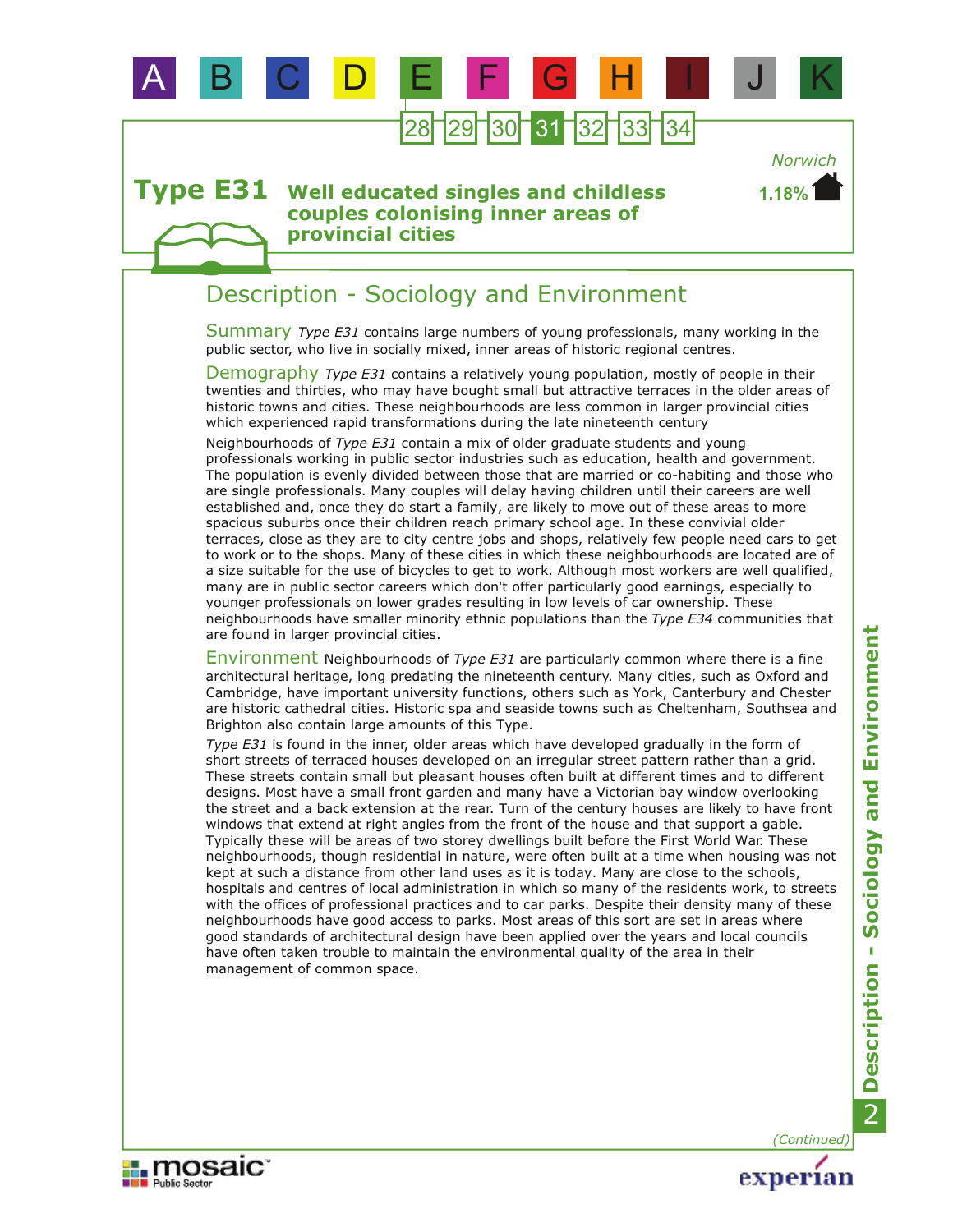

#### **Well educated singles and childless couples colonising inner areas of provincial cities Type E31**

### Description - Sociology and Environment *(Continued)*

Economy With many residents employed by central and local government, the economy of these areas is relatively well insulated from economic fluctuations. However, particularly during the years of the Conservative administrations, many residents have suffered from the tendency for public sector pay rates to lag behind those of the private sector. Under the current administration's emphasis on investment in public services, many residents in these neighbourhoods will see noticeable improvements in their relative incomes and, in an era of declining annuity rates, will increasingly value the benefits of the index linked pensions to which many of them are entitled.

Consumer Values In *Type E31*, where relatively few people work for large commercial organisations, material ownership of consumer goods may count for less than attitudes and values in determining self esteem. With many people working in the caring professions or in occupations requiring personal contact with clients and customers, a greater emphasis is placed on social and interactive skills and on collaboration rather than on competition. For many people therefore consumption is a means to an end rather than an end in itself and the conspicuous flaunting of prestige brands is likely to excite ridicule more often than admiration.

These are areas of progressive opinion and tolerant of diversity, but the requirement to adhere to standards of political correctness can be a cause of exclusion for people of different persuasions. Advertisers who promote the environmental responsibility and social benefits of their brands will therefore be more effective in this Type than those who appeal too crudely to personal self advantage.

Consumption Patterns *Type E31* represents a poor market for premium branded products, for health and beauty products, and for cars. They are enthusiasts for organic, home produced and vegetarian foods. They are light watchers of television and heavy readers of The Independent and The Guardian.

Change The fortunes of these neighbourhoods are closely bound up with the level of spending in public sector services. However as consumers come increasingly to value their heritage and as the workforce becomes more footloose, the number of people wanting to live in these areas is likely to increase.

experian

**1.18%**